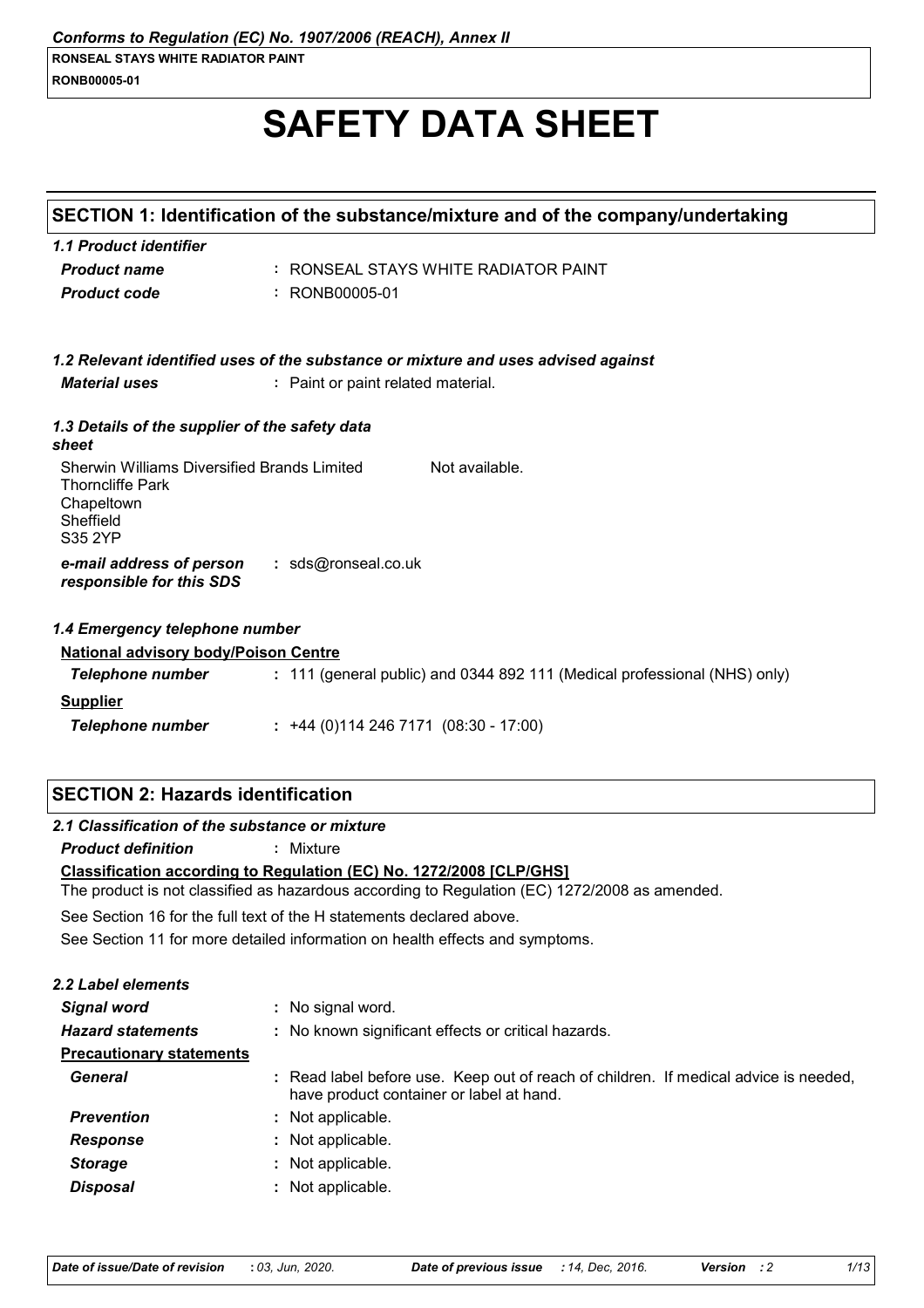**RONSEAL STAYS WHITE RADIATOR PAINT RONB00005-01**

#### **SECTION 2: Hazards identification**

| <b>Supplemental label</b><br>elements                                                                                                                    | : Contains 1,2-benzisothiazol-3(2H)-one and reaction mass of 5-chloro-2-methyl-2H-<br>isothiazol-3-one and 2-methyl-2H-isothiazol-3-one (3:1). May produce an allergic<br>reaction. |
|----------------------------------------------------------------------------------------------------------------------------------------------------------|-------------------------------------------------------------------------------------------------------------------------------------------------------------------------------------|
| <b>Annex XVII - Restrictions</b><br>on the manufacture,<br>placing on the market and<br>use of certain dangerous<br>substances, mixtures and<br>articles | : Not applicable.                                                                                                                                                                   |
| <b>Special packaging requirements</b>                                                                                                                    |                                                                                                                                                                                     |
| <b>Containers to be fitted</b><br>with child-resistant<br>fastenings                                                                                     | : Not applicable.                                                                                                                                                                   |
| Tactile warning of danger                                                                                                                                | : Not applicable.                                                                                                                                                                   |
|                                                                                                                                                          |                                                                                                                                                                                     |
| 2.3 Other hazards                                                                                                                                        |                                                                                                                                                                                     |

*Other hazards which do not result in classification* **:** None known.

#### **SECTION 3: Composition/information on ingredients**

#### *3.2 Mixture* **:**

| <b>Product/ingredient</b><br>name                                                                                                                         | <b>Identifiers</b>                                                                          | $\%$     | <b>Regulation (EC) No. 1272/2008 [CLP]</b>                                                                                                                                                                                                                                                       | <b>Type</b> |
|-----------------------------------------------------------------------------------------------------------------------------------------------------------|---------------------------------------------------------------------------------------------|----------|--------------------------------------------------------------------------------------------------------------------------------------------------------------------------------------------------------------------------------------------------------------------------------------------------|-------------|
| Feldspars                                                                                                                                                 | EC: 270-666-7                                                                               | $\leq$ 3 | <b>STOT SE 3, H335</b>                                                                                                                                                                                                                                                                           | $[1]$       |
| 2-Methoxymethylethoxypropanol                                                                                                                             | CAS: 68476-25-5<br>REACH #:<br>01-2119450011-60<br>EC: 252-104-2<br>CAS: 34590-94-8         | $\leq$ 3 | Not classified.                                                                                                                                                                                                                                                                                  | $[2]$       |
| Propylene Glycol                                                                                                                                          | REACH #:<br>01-2119456809-23<br>EC: 200-338-0<br>CAS: 57-55-6                               | $\leq$ 3 | Not classified.                                                                                                                                                                                                                                                                                  | $[2]$       |
| 1,2-Benzisothiazolone                                                                                                                                     | REACH #:<br>01-2120761540-90<br>EC: 220-120-9<br>CAS: 2634-33-5<br>Index: 613-088-00-6      | < 0.05   | Acute Tox. 4, H302<br>Skin Irrit. 2, H315<br>Eye Dam. 1, H318<br>Skin Sens. 1, H317<br>Aquatic Acute 1, H400 (M=1)<br>Aquatic Chronic 2, H411                                                                                                                                                    | $[1]$       |
| reaction mass of:<br>5-chloro-2-methyl-<br>4-isothiazolin-3-one<br>[EC no. 247-500-7]<br>and 2-methyl-2H-<br>isothiazol-3-one [EC<br>no. 220-239-6] (3:1) | REACH #:<br>02-2119677941-26,<br>01-2120764691-48<br>CAS: 55965-84-9<br>Index: 613-167-00-5 | < 0.0015 | Acute Tox. 3, H301<br>Acute Tox. 2, H310<br>Acute Tox. 2, H330<br>Skin Corr. 1C, H314<br>Eye Dam. 1, H318<br>Skin Sens. 1A, H317<br>Aquatic Acute 1, H400 (M=100)<br>Aquatic Chronic 1, H410 (M=100)<br><b>EUH071</b><br>See Section 16 for the full text of the H<br>statements declared above. | $[1]$       |

There are no additional ingredients present which, within the current knowledge of the supplier and in the concentrations applicable, are classified as hazardous to health or the environment, are PBTs or vPvBs or have been assigned a workplace exposure limit and hence require reporting in this section.

**Type**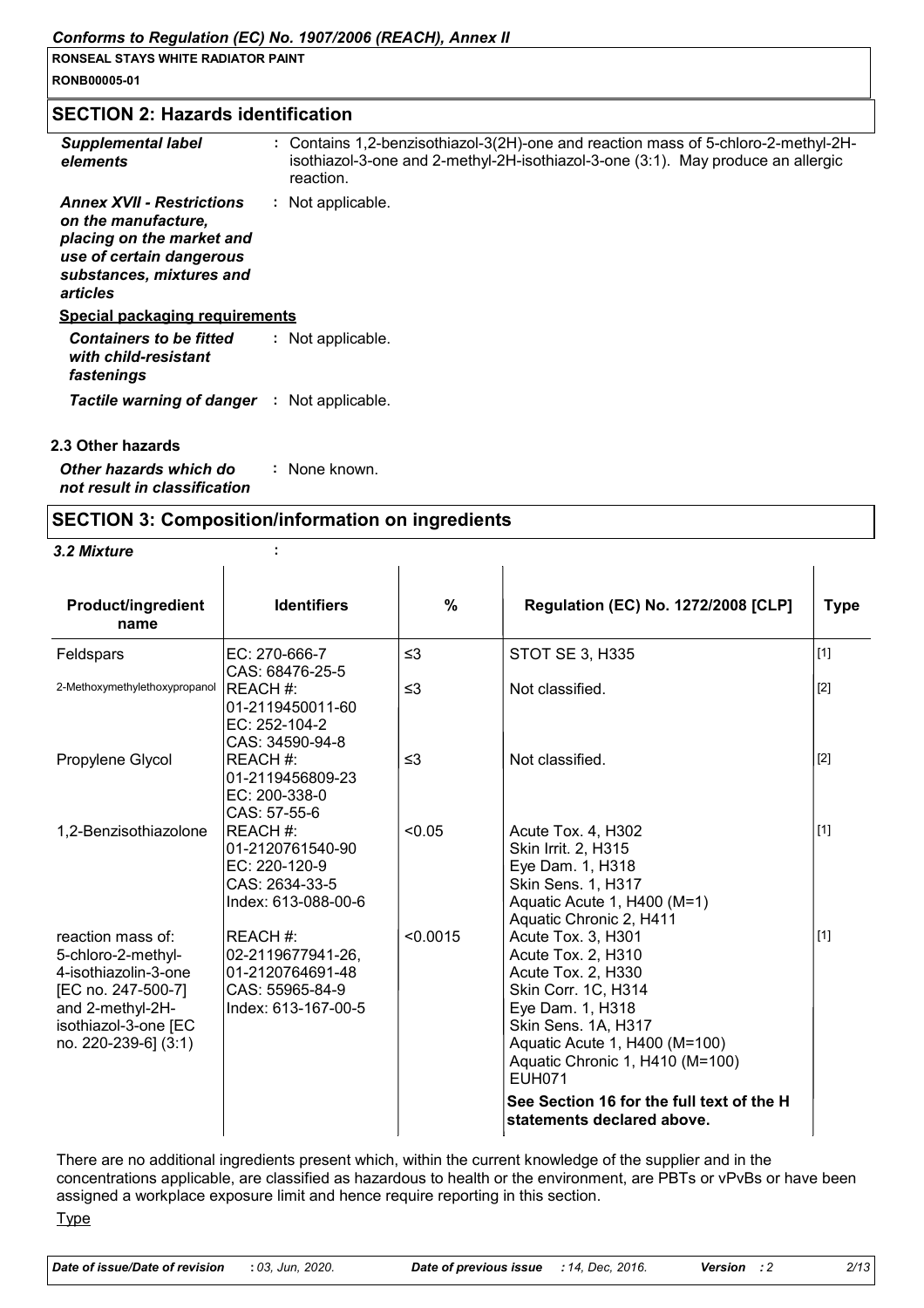**RONB00005-01**

#### **SECTION 3: Composition/information on ingredients**

[1] Substance classified with a health or environmental hazard

[2] Substance with a workplace exposure limit

[3] Substance meets the criteria for PBT according to Regulation (EC) No. 1907/2006, Annex XIII

[4] Substance meets the criteria for vPvB according to Regulation (EC) No. 1907/2006, Annex XIII

[5] Substance of equivalent concern

[6] Additional disclosure due to company policy

Occupational exposure limits, if available, are listed in Section 8.

#### **SECTION 4: First aid measures**

#### *4.1 Description of first aid measures*

| General                           | : In all cases of doubt, or when symptoms persist, seek medical attention. Never give<br>anything by mouth to an unconscious person. If unconscious, place in recovery<br>position and seek medical advice. |
|-----------------------------------|-------------------------------------------------------------------------------------------------------------------------------------------------------------------------------------------------------------|
| Eye contact                       | : Remove contact lenses, irrigate copiously with clean, fresh water, holding the<br>eyelids apart for at least 10 minutes and seek immediate medical advice.                                                |
| <b>Inhalation</b>                 | : Remove to fresh air. Keep person warm and at rest. If not breathing, if breathing is<br>irregular or if respiratory arrest occurs, provide artificial respiration or oxygen by<br>trained personnel.      |
| <b>Skin contact</b>               | : Remove contaminated clothing and shoes. Wash skin thoroughly with soap and<br>water or use recognised skin cleanser. Do NOT use solvents or thinners.                                                     |
| <b>Ingestion</b>                  | : If swallowed, seek medical advice immediately and show the container or label.<br>Keep person warm and at rest. Do NOT induce vomiting.                                                                   |
| <b>Protection of first-aiders</b> | : No action shall be taken involving any personal risk or without suitable training.                                                                                                                        |

#### *4.2 Most important symptoms and effects, both acute and delayed*

There are no data available on the mixture itself. The mixture has been assessed following the conventional method of the CLP Regulation (EC) No 1272/2008 and is classified for toxicological properties accordingly. See Sections 2 and 3 for details.

Exposure to component solvent vapour concentrations in excess of the stated occupational exposure limit may result in adverse health effects such as mucous membrane and respiratory system irritation and adverse effects on the kidneys, liver and central nervous system. Symptoms and signs include headache, dizziness, fatigue, muscular weakness, drowsiness and, in extreme cases, loss of consciousness.

Solvents may cause some of the above effects by absorption through the skin. Repeated or prolonged contact with the mixture may cause removal of natural fat from the skin, resulting in non-allergic contact dermatitis and absorption through the skin.

If splashed in the eyes, the liquid may cause irritation and reversible damage.

This takes into account, where known, delayed and immediate effects and also chronic effects of components from short-term and long-term exposure by oral, inhalation and dermal routes of exposure and eye contact.

Contains 1,2-benzisothiazol-3(2H)-one, reaction mass of 5-chloro-2-methyl-2H-isothiazol-3-one and 2-methyl-2Hisothiazol-3-one (3:1). May produce an allergic reaction.

#### *4.3 Indication of any immediate medical attention and special treatment needed*

| <b>Notes to physician</b>  | : Treat symptomatically. Contact poison treatment specialist immediately if large<br>quantities have been ingested or inhaled. |
|----------------------------|--------------------------------------------------------------------------------------------------------------------------------|
| <b>Specific treatments</b> | No specific treatment.                                                                                                         |

See toxicological information (Section 11)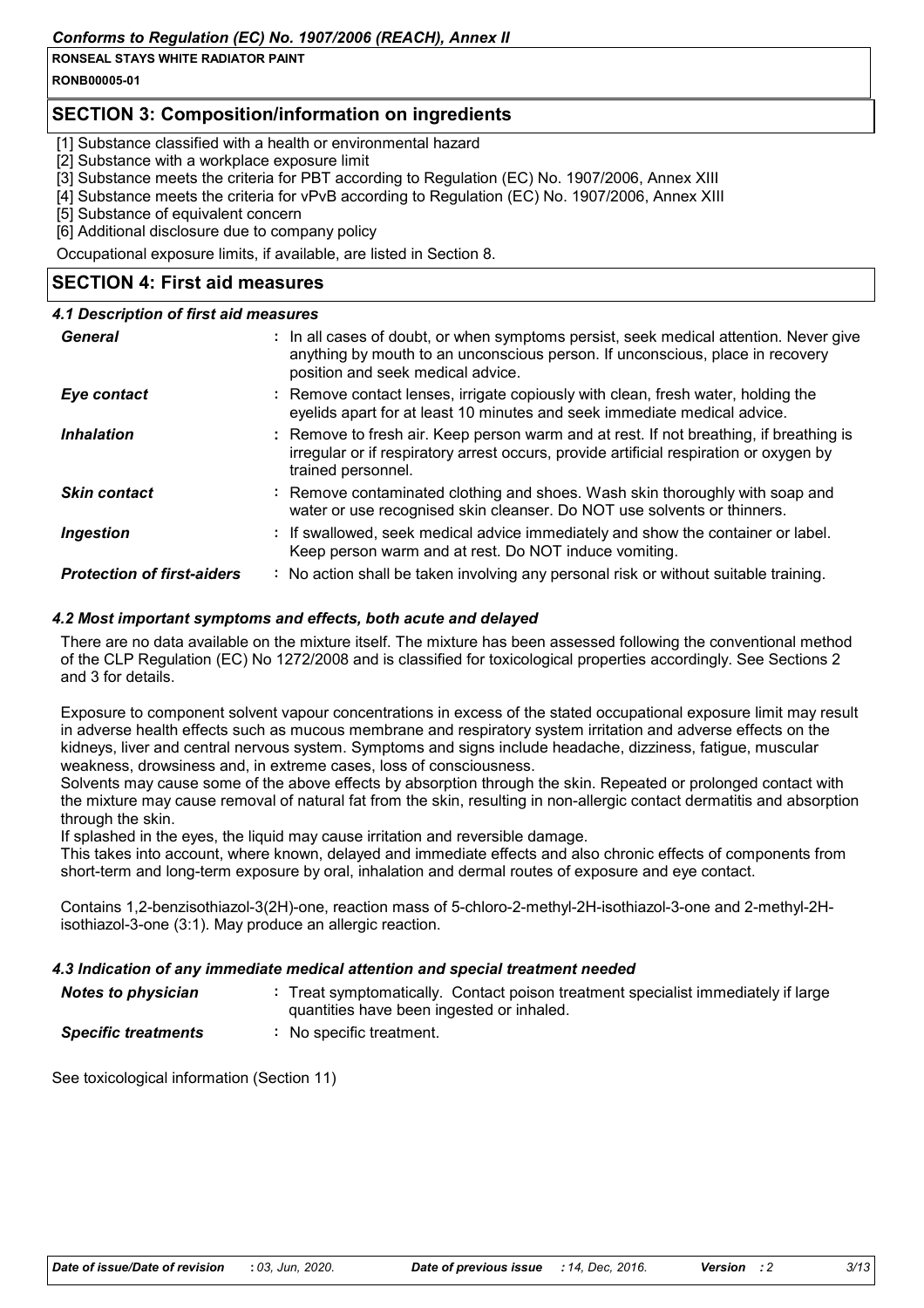| RONSEAL STAYS WHITE RADIATOR PAINT |  |
|------------------------------------|--|
| <b>RONB00005-01</b>                |  |

### **SECTION 5: Firefighting measures**

| 5.1 Extinguishing media<br><b>Suitable extinguishing</b><br>media | : Recommended: alcohol-resistant foam, carbon dioxide, powders.                                                              |
|-------------------------------------------------------------------|------------------------------------------------------------------------------------------------------------------------------|
| Unsuitable extinguishing<br>media                                 | : Do not use water jet.                                                                                                      |
|                                                                   | 5.2 Special hazards arising from the substance or mixture                                                                    |
| <b>Hazards from the</b><br>substance or mixture                   | : Fire will produce dense black smoke. Exposure to decomposition products may<br>cause a health hazard.                      |
| <b>Hazardous combustion</b><br>products                           | : Decomposition products may include the following materials: carbon monoxide,<br>carbon dioxide, smoke, oxides of nitrogen. |
| 5.3 Advice for firefighters                                       |                                                                                                                              |
| <b>Special protective actions</b><br>for fire-fighters            | : Cool closed containers exposed to fire with water. Do not release runoff from fire to<br>drains or watercourses.           |
| <b>Special protective</b><br>equipment for fire-fighters          | : Fire-fighters should wear positive pressure self-contained breathing apparatus<br>(SCBA) and full turnout gear.            |
|                                                                   |                                                                                                                              |

#### **SECTION 6: Accidental release measures**

#### Due to the organic solvents content of the mixture:

|                                                                | 6.1 Personal precautions, protective equipment and emergency procedures                                                                                                                                                                                                            |
|----------------------------------------------------------------|------------------------------------------------------------------------------------------------------------------------------------------------------------------------------------------------------------------------------------------------------------------------------------|
| For non-emergency<br>personnel                                 | : Exclude sources of ignition and ventilate the area. Avoid breathing vapour or mist.<br>Refer to protective measures listed in sections 7 and 8.                                                                                                                                  |
|                                                                | Keep unnecessary and unprotected personnel from entering.                                                                                                                                                                                                                          |
| For emergency responders :                                     | If specialised clothing is required to deal with the spillage, take note of any<br>information in Section 8 on suitable and unsuitable materials. See also the<br>information in "For non-emergency personnel".                                                                    |
| <b>6.2 Environmental</b><br>precautions                        | : Do not allow to enter drains or watercourses. If the product contaminates lakes,<br>rivers, or sewers, inform the appropriate authorities in accordance with local<br>regulations.                                                                                               |
| 6.3 Methods and material<br>for containment and<br>cleaning up | : Contain and collect spillage with non-combustible, absorbent material e.g. sand,<br>earth, vermiculite or diatomaceous earth and place in container for disposal<br>according to local regulations (see Section 13). Preferably clean with a detergent.<br>Avoid using solvents. |
| 6.4 Reference to other<br><b>sections</b>                      | : See Section 1 for emergency contact information.<br>See Section 8 for information on appropriate personal protective equipment.<br>See Section 13 for additional waste treatment information.                                                                                    |

### **SECTION 7: Handling and storage**

The information in this section contains generic advice and guidance. The list of Identified Uses in Section 1 should be consulted for any available use-specific information provided in the Exposure Scenario(s).

| 7.1 Precautions for safe<br>handling |                  | : Due to the organic solvents content of the mixture:                                                                                                                                                                                                  |                  |                                                                                                                                                                                                                                                                                                                                           |  |      |
|--------------------------------------|------------------|--------------------------------------------------------------------------------------------------------------------------------------------------------------------------------------------------------------------------------------------------------|------------------|-------------------------------------------------------------------------------------------------------------------------------------------------------------------------------------------------------------------------------------------------------------------------------------------------------------------------------------------|--|------|
|                                      |                  | protected to the appropriate standard.                                                                                                                                                                                                                 |                  | Prevent the creation of flammable or explosive concentrations of vapours in air and<br>avoid vapour concentrations higher than the occupational exposure limits.<br>In addition, the product should only be used in areas from which all naked lights and<br>other sources of ignition have been excluded. Electrical equipment should be |  |      |
|                                      | sanding.         | Keep away from heat, sparks and flame. No sparking tools should be used.<br>Avoid contact with skin and eyes. Avoid the inhalation of dust, particulates, spray or<br>mist arising from the application of this mixture. Avoid inhalation of dust from |                  |                                                                                                                                                                                                                                                                                                                                           |  |      |
| Date of issue/Date of revision       | : 03. Jun. 2020. | Date of previous issue                                                                                                                                                                                                                                 | : 14. Dec. 2016. | Version : 2                                                                                                                                                                                                                                                                                                                               |  | 4/13 |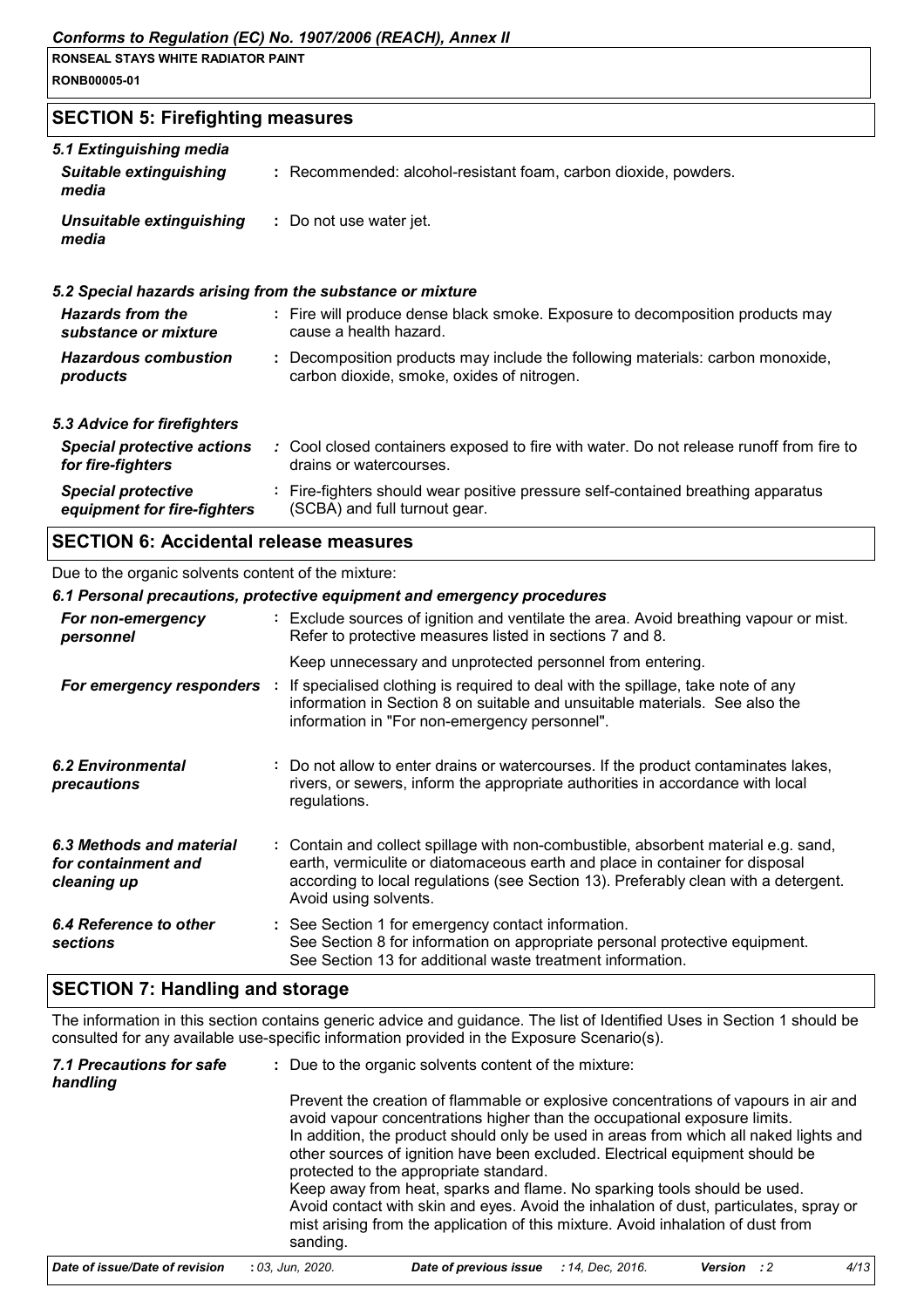|  | <b>RONSEAL STAYS WHITE RADIATOR PAINT</b> |  |
|--|-------------------------------------------|--|
|  |                                           |  |

| <b>RONB00005-01</b> |  |
|---------------------|--|
|---------------------|--|

#### **SECTION 7: Handling and storage**

|                                                                        | Eating, drinking and smoking should be prohibited in areas where this material is<br>handled, stored and processed.<br>Put on appropriate personal protective equipment (see Section 8).<br>Never use pressure to empty. Container is not a pressure vessel.<br>Always keep in containers made from the same material as the original one.<br>Comply with the health and safety at work laws.<br>Information on fire and explosion protection<br>Vapours are heavier than air and may spread along floors. Vapours may form<br>explosive mixtures with air. |
|------------------------------------------------------------------------|-------------------------------------------------------------------------------------------------------------------------------------------------------------------------------------------------------------------------------------------------------------------------------------------------------------------------------------------------------------------------------------------------------------------------------------------------------------------------------------------------------------------------------------------------------------|
| 7.2 Conditions for safe<br>storage, including any<br>incompatibilities | : Store in accordance with local regulations.<br>Notes on joint storage<br>Keep away from: oxidising agents, strong alkalis, strong acids.<br>Additional information on storage conditions<br>Observe label precautions. Store in a dry, cool and well-ventilated area. Keep away<br>from heat and direct sunlight.<br>Keep container tightly closed.<br>Keep away from sources of ignition. No smoking. Prevent unauthorised access.<br>Containers that have been opened must be carefully resealed and kept upright to<br>prevent leakage.                |
|                                                                        | Contaminated absorbent material may pose the same hazard as the spilt product.                                                                                                                                                                                                                                                                                                                                                                                                                                                                              |
|                                                                        | Store above $5^{\circ}C$ (42 $^{\circ}F$ ) Protect from frost.                                                                                                                                                                                                                                                                                                                                                                                                                                                                                              |
| 7.3 Specific end use(s)                                                |                                                                                                                                                                                                                                                                                                                                                                                                                                                                                                                                                             |
| <b>Recommendations</b>                                                 | : Not available.                                                                                                                                                                                                                                                                                                                                                                                                                                                                                                                                            |
| Industrial sector specific                                             | : Not available.                                                                                                                                                                                                                                                                                                                                                                                                                                                                                                                                            |

#### *solutions*

Good housekeeping standards, regular safe removal of waste materials and regular maintenance of spray booth filters will minimise the risks of spontaneous combustion and other fire hazards.

#### *Before use of this material please refer to the Exposure Scenario(s) if attached for the specific end use, control measures and additional PPE considerations.*

#### **SECTION 8: Exposure controls/personal protection**

The information in this section contains generic advice and guidance. The list of Identified Uses in Section 1 should be consulted for any available use-specific information provided in the Exposure Scenario(s).

#### *8.1 Control parameters*

#### **Occupational exposure limits**

| <b>Product/ingredient name</b><br>2-Methoxymethylethoxypropanol |  | <b>Exposure limit values</b><br>EH40/2005 WELs (United Kingdom (UK), 8/2018). Absorbed<br>through skin.<br>TWA: $308 \text{ mg/m}^3$ 8 hours.                                                                                                                                                                                                                                                                                                                                                                                                                                                                                                                                                                                                                                                                                                         |  |
|-----------------------------------------------------------------|--|-------------------------------------------------------------------------------------------------------------------------------------------------------------------------------------------------------------------------------------------------------------------------------------------------------------------------------------------------------------------------------------------------------------------------------------------------------------------------------------------------------------------------------------------------------------------------------------------------------------------------------------------------------------------------------------------------------------------------------------------------------------------------------------------------------------------------------------------------------|--|
|                                                                 |  |                                                                                                                                                                                                                                                                                                                                                                                                                                                                                                                                                                                                                                                                                                                                                                                                                                                       |  |
| <b>Recommended monitoring</b><br>procedures                     |  | If this product contains ingredients with exposure limits, personal, workplace<br>atmosphere or biological monitoring may be required to determine the effectiveness<br>of the ventilation or other control measures and/or the necessity to use respiratory<br>protective equipment. Reference should be made to monitoring standards, such as<br>the following: European Standard EN 689 (Workplace atmospheres - Guidance for<br>the assessment of exposure by inhalation to chemical agents for comparison with<br>limit values and measurement strategy) European Standard EN 14042 (Workplace<br>atmospheres - Guide for the application and use of procedures for the assessment<br>of exposure to chemical and biological agents) European Standard EN 482<br>(Workplace atmospheres - General requirements for the performance of procedures |  |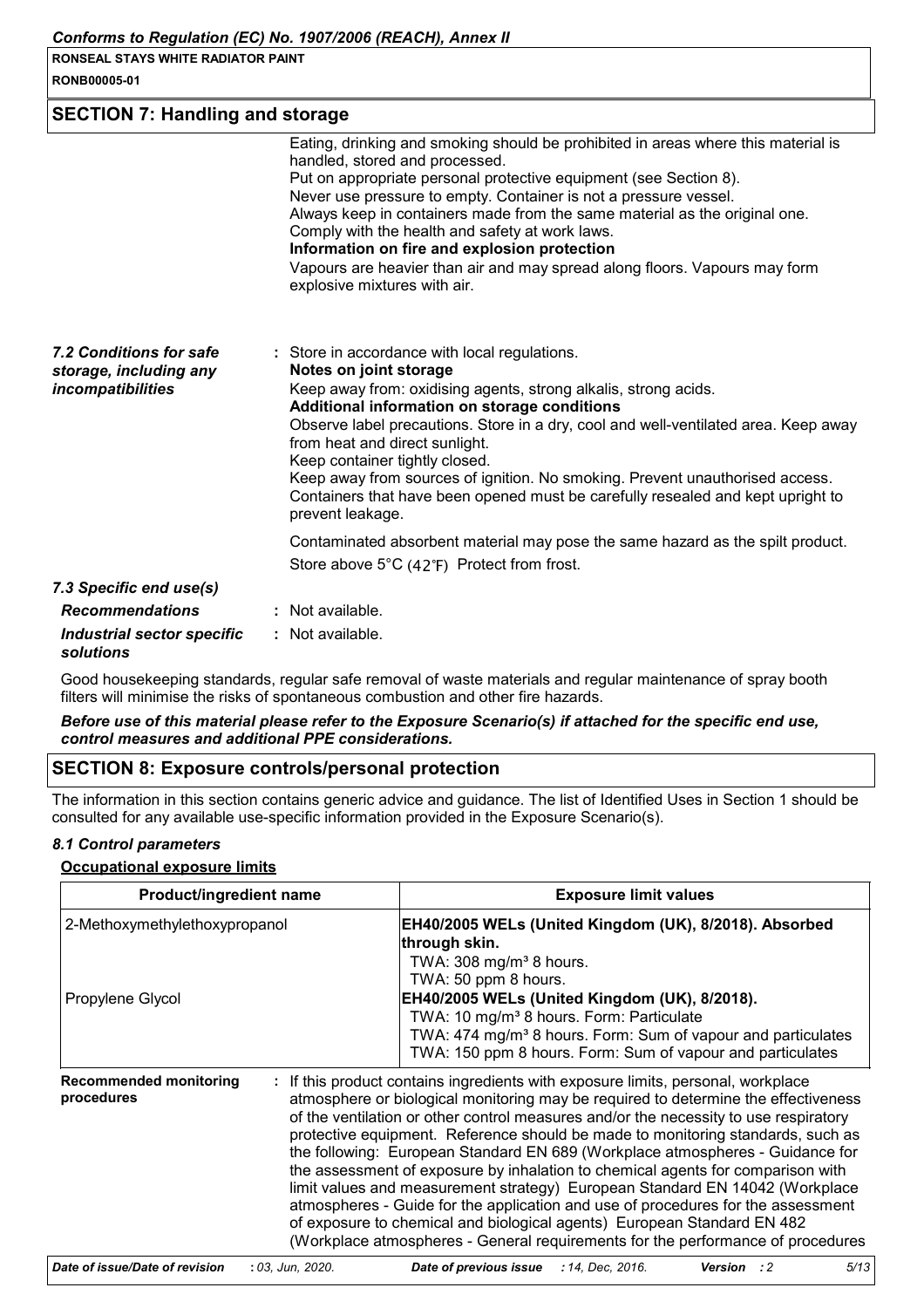**RONSEAL STAYS WHITE RADIATOR PAINT RONB00005-01**

#### **SECTION 8: Exposure controls/personal protection**

for the measurement of chemical agents) Reference to national guidance documents for methods for the determination of hazardous substances will also be required.

#### **DNELs/DMELs**

No DNELs/DMELs available.

#### **PNECs**

No PNECs available

| 8.2 Exposure controls                      |                                                                                                                                                                                                                                                                                                                                                                                                                                                                                                                                                                                                                                                                                                                                                                                                                                   |
|--------------------------------------------|-----------------------------------------------------------------------------------------------------------------------------------------------------------------------------------------------------------------------------------------------------------------------------------------------------------------------------------------------------------------------------------------------------------------------------------------------------------------------------------------------------------------------------------------------------------------------------------------------------------------------------------------------------------------------------------------------------------------------------------------------------------------------------------------------------------------------------------|
| <b>Appropriate engineering</b><br>controls | : Provide adequate ventilation. Where reasonably practicable, this should be<br>achieved by the use of local exhaust ventilation and good general extraction. If<br>these are not sufficient to maintain concentrations of particulates and solvent<br>vapours below the OEL, suitable respiratory protection must be worn.                                                                                                                                                                                                                                                                                                                                                                                                                                                                                                       |
|                                            | : Users are advised to consider national Occupational Exposure Limits or other<br>equivalent values.                                                                                                                                                                                                                                                                                                                                                                                                                                                                                                                                                                                                                                                                                                                              |
| <b>Individual protection measures</b>      |                                                                                                                                                                                                                                                                                                                                                                                                                                                                                                                                                                                                                                                                                                                                                                                                                                   |
| <b>Hygiene measures</b>                    | : Wash hands, forearms and face thoroughly after handling chemical products, before<br>eating, smoking and using the lavatory and at the end of the working period.<br>Appropriate techniques should be used to remove potentially contaminated clothing.<br>Wash contaminated clothing before reusing. Ensure that eyewash stations and<br>safety showers are close to the workstation location.                                                                                                                                                                                                                                                                                                                                                                                                                                 |
| <b>Eye/face protection</b>                 | : Use safety eyewear designed to protect against splash of liquids.                                                                                                                                                                                                                                                                                                                                                                                                                                                                                                                                                                                                                                                                                                                                                               |
| <b>Skin protection</b>                     |                                                                                                                                                                                                                                                                                                                                                                                                                                                                                                                                                                                                                                                                                                                                                                                                                                   |
| <b>Hand protection</b>                     | : Wear suitable gloves tested to EN374.                                                                                                                                                                                                                                                                                                                                                                                                                                                                                                                                                                                                                                                                                                                                                                                           |
| <b>Gloves</b>                              | : Short term exposure less than 10 minutes Continuous use Nitrile gloves.                                                                                                                                                                                                                                                                                                                                                                                                                                                                                                                                                                                                                                                                                                                                                         |
|                                            | Long Term Exposure Spill / For prolonged or repeated handling, use PE / PE<br>Laminate gloves > 8 hours (breakthrough time).                                                                                                                                                                                                                                                                                                                                                                                                                                                                                                                                                                                                                                                                                                      |
|                                            | There is no one glove material or combination of materials that will give unlimited<br>resistance to any individual or combination of chemicals.<br>The breakthrough time must be greater than the end use time of the product.<br>The instructions and information provided by the glove manufacturer on use,<br>storage, maintenance and replacement must be followed.<br>Gloves should be replaced regularly and if there is any sign of damage to the glove<br>material.<br>Always ensure that gloves are free from defects and that they are stored and used<br>correctly.<br>The performance or effectiveness of the glove may be reduced by physical/chemical<br>damage and poor maintenance.<br>Barrier creams may help to protect the exposed areas of the skin but should not be<br>applied once exposure has occurred. |
|                                            | The user must check that the final choice of type of glove selected for handling this<br>product is the most appropriate and takes into account the particular conditions of<br>use, as included in the user's risk assessment.                                                                                                                                                                                                                                                                                                                                                                                                                                                                                                                                                                                                   |
| <b>Body protection</b>                     | : Personnel should wear protective clothing.                                                                                                                                                                                                                                                                                                                                                                                                                                                                                                                                                                                                                                                                                                                                                                                      |
|                                            | : Personal protective equipment for the body should be selected based on the task<br>being performed and the risks involved and should be approved by a specialist<br>before handling this product.                                                                                                                                                                                                                                                                                                                                                                                                                                                                                                                                                                                                                               |
| <b>Other skin protection</b>               | : Appropriate footwear and any additional skin protection measures should be<br>selected based on the task being performed and the risks involved and should be<br>approved by a specialist before handling this product.                                                                                                                                                                                                                                                                                                                                                                                                                                                                                                                                                                                                         |
| <b>Respiratory protection</b>              | : Use a properly fitted, particulate filter respirator complying with an approved<br>standard if a risk assessment indicates this is necessary. Recommended: A2P2<br>(EN14387). Respirator selection must be based on known or anticipated exposure<br>levels, the hazards of the product and the safe working limits of the selected<br>respirator.                                                                                                                                                                                                                                                                                                                                                                                                                                                                              |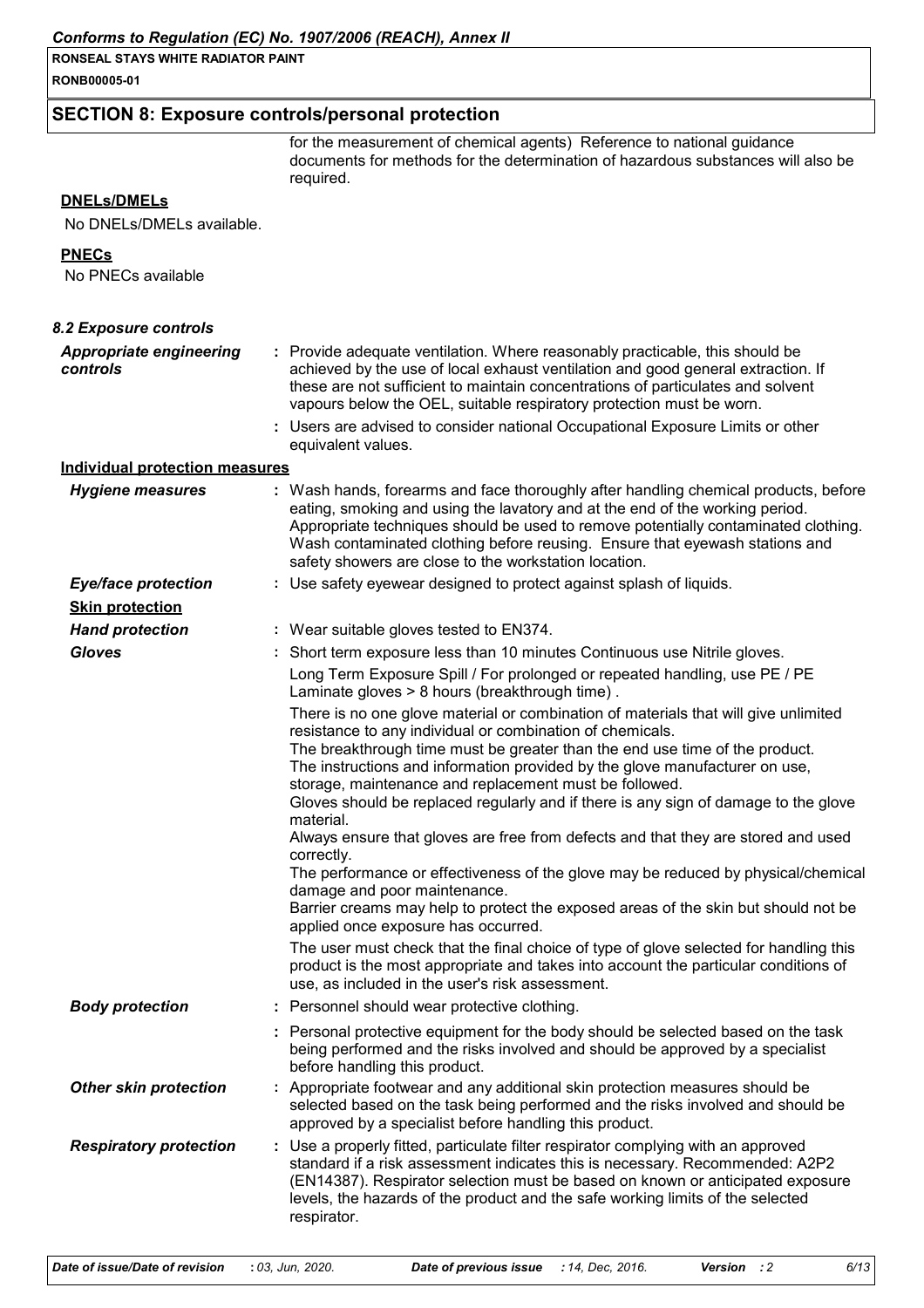**RONB00005-01**

#### **SECTION 8: Exposure controls/personal protection**

**Environmental exposure** : Do not allow to enter drains or watercourses.

*controls*

*Before use of this material please refer to the Exposure Scenario(s) if attached for the specific end use, control measures and additional PPE considerations. The information contained in this safety data sheet does not constitute the user's own assessment of workplace risks, as required by other health and safety legislation. The provisions of the national health and safety at work regulations apply to the use of this product at work.*

#### **SECTION 9: Physical and chemical properties**

| 9.1 Information on basic physical and chemical properties |                                                                                                   |
|-----------------------------------------------------------|---------------------------------------------------------------------------------------------------|
| <b>Appearance</b>                                         |                                                                                                   |
| <b>Physical state</b>                                     | : Liquid.                                                                                         |
| <b>Colour</b>                                             | : White.                                                                                          |
| <b>Odour</b>                                              | $:$ Mild.                                                                                         |
| <b>Odour threshold</b>                                    | : Not relevant/applicable due to nature of the product.                                           |
| pH                                                        | : Not Available (Not Tested).                                                                     |
| Melting point/freezing point                              | Not relevant/applicable due to nature of the product.                                             |
| Initial boiling point and<br>boiling range                | $: 100^{\circ}$ C                                                                                 |
| <b>Flash point</b>                                        | : Closed cup: >93.3°C                                                                             |
| <b>Evaporation rate</b>                                   | : Slower than Ether Phase                                                                         |
| <b>Flammability (solid, gas)</b>                          | : Not relevant/applicable due to nature of the product.                                           |
| <b>Upper/lower flammability or</b><br>explosive limits    | : LEL: 0.6% (1-(2-Butoxymethylethoxy)-propanol)<br>UEL: 20.4% (1-(2-Butoxymethylethoxy)-propanol) |
| Vapour pressure                                           | : 2.3 kPa [at $20^{\circ}$ C]                                                                     |
| <b>Vapour density</b>                                     | : Not relevant/applicable due to nature of the product.                                           |
| <b>Relative density</b>                                   | : 1.229281826                                                                                     |
| Solubility(ies)                                           | Not relevant/applicable due to nature of the product.                                             |
| <b>Solubility in water</b>                                | Not relevant/applicable due to nature of the product.                                             |
| Partition coefficient: n-octanol/<br>water                | Not relevant/applicable due to nature of the product.                                             |
| <b>Auto-ignition temperature</b>                          | : Not Available (Not Tested).                                                                     |
| <b>Decomposition temperature</b>                          | Not relevant/applicable due to nature of the product.                                             |
| <b>Viscosity</b>                                          | : Kinematic (40°C): >0.205 cm <sup>2</sup> /s                                                     |
| <b>Explosive properties</b>                               | : Under normal conditions of storage and use, hazardous reactions will not occur.                 |
| <b>Oxidising properties</b>                               | : Under normal conditions of storage and use, hazardous reactions will not occur.                 |
| 9.2 Other information                                     |                                                                                                   |
| Aerosol product                                           |                                                                                                   |

| . <b></b> .                                 |                                                                                              |
|---------------------------------------------|----------------------------------------------------------------------------------------------|
| <b>Heat of combustion</b>                   | : $2.455$ kJ/g                                                                               |
| <b>SECTION 10: Stability and reactivity</b> |                                                                                              |
| 10.1 Reactivity                             | : No specific test data related to reactivity available for this product or its ingredients. |
| <b>10.2 Chemical stability</b>              | : Stable under recommended storage and handling conditions (see Section 7).                  |
| 10.3 Possibility of<br>hazardous reactions  | : Under normal conditions of storage and use, hazardous reactions will not occur.            |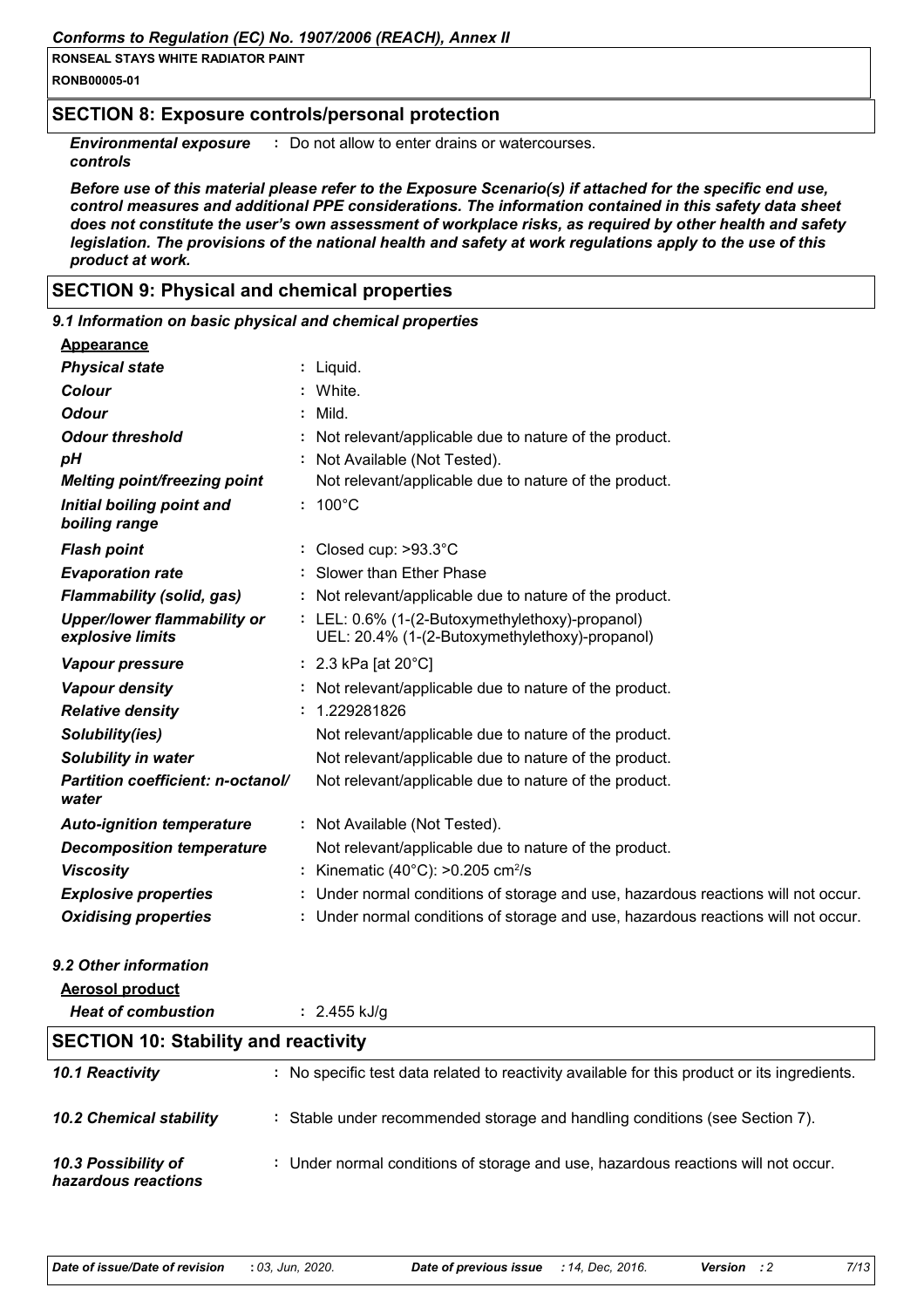| <b>I RONSEAL STAYS WHITE RADIATOR PAINT</b> |  |
|---------------------------------------------|--|
| <b>RONB00005-01</b>                         |  |

#### **SECTION 10: Stability and reactivity**

| 10.4 Conditions to avoid                        | : When exposed to high temperatures may produce hazardous decomposition<br>products.                                                |
|-------------------------------------------------|-------------------------------------------------------------------------------------------------------------------------------------|
| 10.5 Incompatible materials                     | : Keep away from the following materials to prevent strong exothermic reactions:<br>oxidising agents, strong alkalis, strong acids. |
| <b>10.6 Hazardous</b><br>decomposition products | : Decomposition products may include the following materials: carbon monoxide,<br>carbon dioxide, smoke, oxides of nitrogen.        |

#### *Refer to Section 7: HANDLING AND STORAGE and Section 8: EXPOSURE CONTROLS/PERSONAL PROTECTION for additional handling information and protection of employees.*

#### **SECTION 11: Toxicological information**

#### *11.1 Information on toxicological effects*

There are no data available on the mixture itself. The mixture has been assessed following the conventional method of the CLP Regulation (EC) No 1272/2008 and is classified for toxicological properties accordingly. See Sections 2 and 3 for details.

Exposure to component solvent vapour concentrations in excess of the stated occupational exposure limit may result in adverse health effects such as mucous membrane and respiratory system irritation and adverse effects on the kidneys, liver and central nervous system. Symptoms and signs include headache, dizziness, fatigue, muscular weakness, drowsiness and, in extreme cases, loss of consciousness.

Solvents may cause some of the above effects by absorption through the skin. Repeated or prolonged contact with the mixture may cause removal of natural fat from the skin, resulting in non-allergic contact dermatitis and absorption through the skin.

If splashed in the eyes, the liquid may cause irritation and reversible damage.

This takes into account, where known, delayed and immediate effects and also chronic effects of components from short-term and long-term exposure by oral, inhalation and dermal routes of exposure and eye contact.

Contains 1,2-benzisothiazol-3(2H)-one, reaction mass of 5-chloro-2-methyl-2H-isothiazol-3-one and 2-methyl-2Hisothiazol-3-one (3:1). May produce an allergic reaction.

#### **Acute toxicity**

| Product/ingredient name                                                                                                                                                     | <b>Result</b>          | <b>Species</b> | <b>Dose</b>            | <b>Exposure</b> |
|-----------------------------------------------------------------------------------------------------------------------------------------------------------------------------|------------------------|----------------|------------------------|-----------------|
| 1,2-Benzisothiazolone<br>reaction mass of: 5-chloro-<br>2-methyl-4-isothiazolin-<br>3-one [EC no. 247-500-7]<br>and 2-methyl-2H-isothiazol-<br>3-one [EC no. 220-239-6] (3: | LD50 Oral<br>LD50 Oral | Rat<br>Rat     | 1020 mg/kg<br>53 mg/kg |                 |

#### **Acute toxicity estimates**

No data available

#### **Irritation/Corrosion**

| Product/ingredient name                                                              | <b>Result</b>          | <b>Species</b> | <b>Score</b> | <b>Exposure</b>    | <b>Observation</b> |
|--------------------------------------------------------------------------------------|------------------------|----------------|--------------|--------------------|--------------------|
| 2-Methoxymethylethoxypropanol   Eyes - Mild irritant                                 |                        | Human          |              | 8 <sub>mg</sub>    |                    |
|                                                                                      | Eyes - Mild irritant   | Rabbit         |              | 24 hours 500   -   |                    |
|                                                                                      |                        |                |              | mg                 |                    |
|                                                                                      | Skin - Mild irritant   | Rabbit         |              | $ 500 \text{ mg} $ |                    |
| 1,2-Benzisothiazolone                                                                | Skin - Mild irritant   | Human          |              | 48 hours 5 %       |                    |
| reaction mass of: 5-chloro-<br> 2-methyl-4-isothiazolin-<br>3-one [EC no. 247-500-7] | Skin - Severe irritant | Human          |              | 0.01%              |                    |
| and 2-methyl-2H-isothiazol-<br>3-one [EC no. 220-239-6] (3:                          |                        |                |              |                    |                    |
| Canalusian (Cumananus                                                                | ملطمانهن والملداد      |                |              |                    |                    |

*Conclusion/Summary* **:** Not available.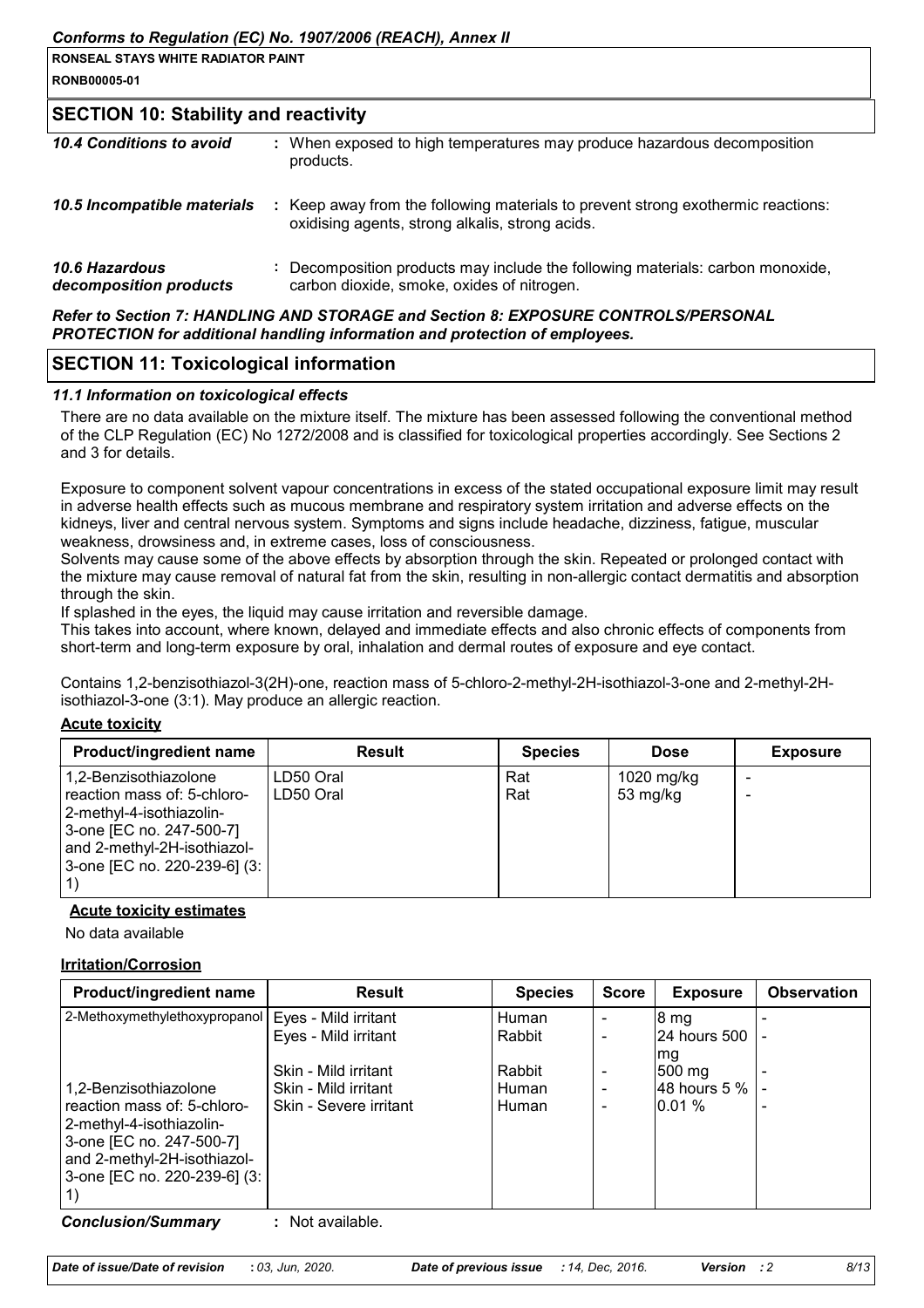**RONSEAL STAYS WHITE RADIATOR PAINT RONB00005-01**

#### **SECTION 11: Toxicological information**

#### **Sensitisation**

*Conclusion/Summary* **:** Not available.

#### **Mutagenicity**

No data available

#### **Carcinogenicity**

No data available

#### **Reproductive toxicity**

No data available

#### **Teratogenicity**

No data available

#### **Specific target organ toxicity (single exposure)**

| <b>Product/ingredient name</b> | Category   | <b>Route of</b><br>exposure | <b>Target organs</b>                     |
|--------------------------------|------------|-----------------------------|------------------------------------------|
| Feldspars                      | Category 3 | Not applicable.             | Respiratory tract<br><b>l</b> irritation |

#### **Specific target organ toxicity (repeated exposure)**

No data available

#### **Aspiration hazard**

No data available

#### *Other information* **:**

: Not available.

#### **SECTION 12: Ecological information**

#### *12.1 Toxicity*

There are no data available on the mixture itself. Do not allow to enter drains or watercourses.

Procedure used to derive the classification according to Regulation (EC) No. 1272/2008 [CLP/GHS]. See Sections 2 and 3 for details.

| <b>Product/ingredient name</b> | <b>Result</b>                        | <b>Species</b>                    | Exposure  |
|--------------------------------|--------------------------------------|-----------------------------------|-----------|
| 1,2-Benzisothiazolone          | Acute EC50 97 ppb Fresh water        | Daphnia - Daphnia magna           | 148 hours |
|                                | Acute LC50 10 to 20 mg/l Fresh water | Crustaceans - Ceriodaphnia        | 148 hours |
|                                |                                      | dubia                             |           |
|                                | Acute LC50 167 ppb Fresh water       | <b>Fish - Oncorhynchus mykiss</b> | 196 hours |

#### *12.2 Persistence and degradability*

*Conclusion/Summary* **:** Not available.

#### *12.3 Bioaccumulative potential*

No data available

| 12.4 Mobility in soil                            |                  |
|--------------------------------------------------|------------------|
| <b>Soil/water partition</b><br>coefficient (Koc) | : Not available. |
| <b>Mobility</b>                                  | : Not available. |

#### *12.5 Results of PBT and vPvB assessment*

**PBT** : Not applicable.

*Date of issue/Date of revision* **:** *03, Jun, 2020. Date of previous issue : 14, Dec, 2016. Version : 2 9/13*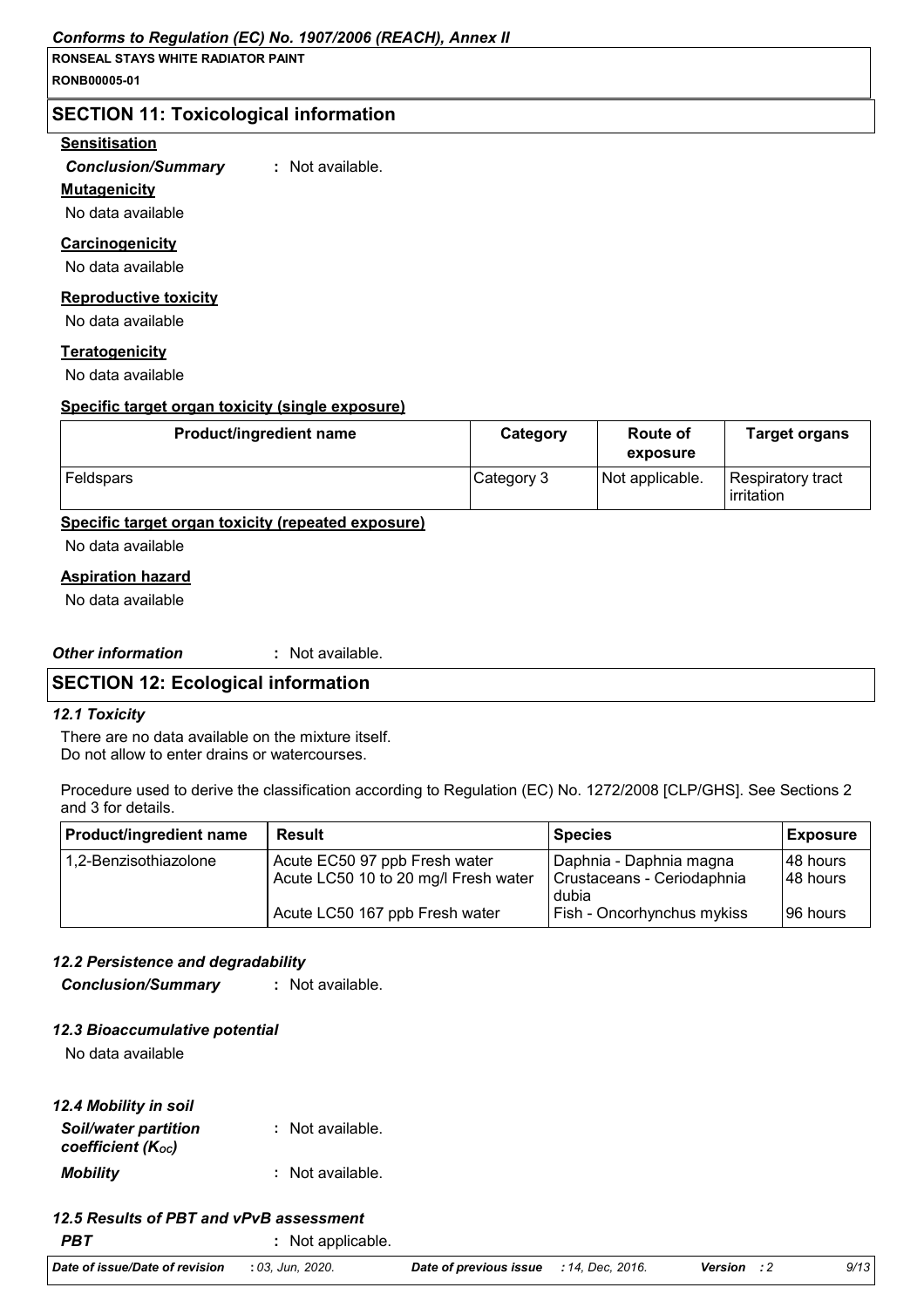|                                            | Conforms to Regulation (EC) No. 1907/2006 (REACH), Annex II                                                                                                                                                                                                                                                                                                                                                                                                                                                                                        |
|--------------------------------------------|----------------------------------------------------------------------------------------------------------------------------------------------------------------------------------------------------------------------------------------------------------------------------------------------------------------------------------------------------------------------------------------------------------------------------------------------------------------------------------------------------------------------------------------------------|
| <b>RONSEAL STAYS WHITE RADIATOR PAINT</b>  |                                                                                                                                                                                                                                                                                                                                                                                                                                                                                                                                                    |
| RONB00005-01                               |                                                                                                                                                                                                                                                                                                                                                                                                                                                                                                                                                    |
| <b>SECTION 12: Ecological information</b>  |                                                                                                                                                                                                                                                                                                                                                                                                                                                                                                                                                    |
| <b>vPvB</b>                                | : Not applicable.                                                                                                                                                                                                                                                                                                                                                                                                                                                                                                                                  |
| 12.6 Other adverse effects                 | : No known significant effects or critical hazards.<br>: Avoid dispersal of spilt material and runoff and contact with soil, waterways, drains<br>and sewers.                                                                                                                                                                                                                                                                                                                                                                                      |
| <b>SECTION 13: Disposal considerations</b> |                                                                                                                                                                                                                                                                                                                                                                                                                                                                                                                                                    |
| 13.1 Waste treatment methods               |                                                                                                                                                                                                                                                                                                                                                                                                                                                                                                                                                    |
| <b>Product</b>                             |                                                                                                                                                                                                                                                                                                                                                                                                                                                                                                                                                    |
| <b>Methods of disposal</b>                 | The generation of waste should be avoided or minimised wherever possible.<br>Disposal of this product, solutions and any by-products should at all times comply<br>with the requirements of environmental protection and waste disposal legislation<br>and any regional local authority requirements. Dispose of surplus and non-<br>recyclable products via a licensed waste disposal contractor. Waste should not be<br>disposed of untreated to the sewer unless fully compliant with the requirements of<br>all authorities with jurisdiction. |
| <b>Hazardous waste</b>                     | : No.                                                                                                                                                                                                                                                                                                                                                                                                                                                                                                                                              |
| European waste<br>catalogue (EWC)          | : 080112<br>waste paint and varnish other than those mentioned in 08 01 11                                                                                                                                                                                                                                                                                                                                                                                                                                                                         |
| <b>Disposal considerations</b>             | : Do not allow to enter drains or watercourses.<br>Dispose of according to all federal, state and local applicable regulations.<br>If this product is mixed with other wastes, the original waste product code may no<br>longer apply and the appropriate code should be assigned.<br>For further information, contact your local waste authority.                                                                                                                                                                                                 |
| Packaging                                  |                                                                                                                                                                                                                                                                                                                                                                                                                                                                                                                                                    |
| <b>Methods of disposal</b>                 | : The generation of waste should be avoided or minimised wherever possible. Waste<br>packaging should be recycled. Incineration or landfill should only be considered<br>when recycling is not feasible.                                                                                                                                                                                                                                                                                                                                           |
| <b>Disposal considerations</b>             | Using information provided in this safety data sheet, advice should be obtained from<br>the relevant waste authority on the classification of empty containers. Empty<br>containers must be scrapped or reconditioned. Dispose of containers contaminated<br>by the product in accordance with local or national legal provisions.                                                                                                                                                                                                                 |
| European waste<br>catalogue (EWC)          | Recycling possible. Ensure packaging is completely empty before recycling.<br>Dispose of uncured residues in the same way as the product itself. Plastic articles<br>15 01 02 - metallic packaging 15 01 04 - mixed packaging 15 01 06.                                                                                                                                                                                                                                                                                                            |
| <b>Special precautions</b>                 | : This material and its container must be disposed of in a safe way. Empty containers<br>or liners may retain some product residues. Avoid dispersal of spilt material and<br>runoff and contact with soil, waterways, drains and sewers.                                                                                                                                                                                                                                                                                                          |

## **SECTION 14: Transport information**

|                                                        | <b>ADR/RID</b>           | <b>IMDG</b>            | <b>IATA</b>                              |
|--------------------------------------------------------|--------------------------|------------------------|------------------------------------------|
| 14.1 UN number                                         | Not regulated.           | Not regulated.         | Not regulated.                           |
| 14.2 UN proper<br>shipping name                        | $\overline{\phantom{a}}$ | ٠                      |                                          |
| 14.3 Transport<br><b>Hazard Class(es)/</b><br>Label(s) | ٠                        | ٠                      |                                          |
| 14.4 Packing<br>group                                  |                          | ٠                      |                                          |
| 14.5<br><b>Environmental</b><br>hazards                | No.                      | No.                    | No.                                      |
| Date of issue/Date of revision                         | : 03, Jun, 2020.         | Date of previous issue | 10/13<br>: 14, Dec, 2016.<br>Version : 2 |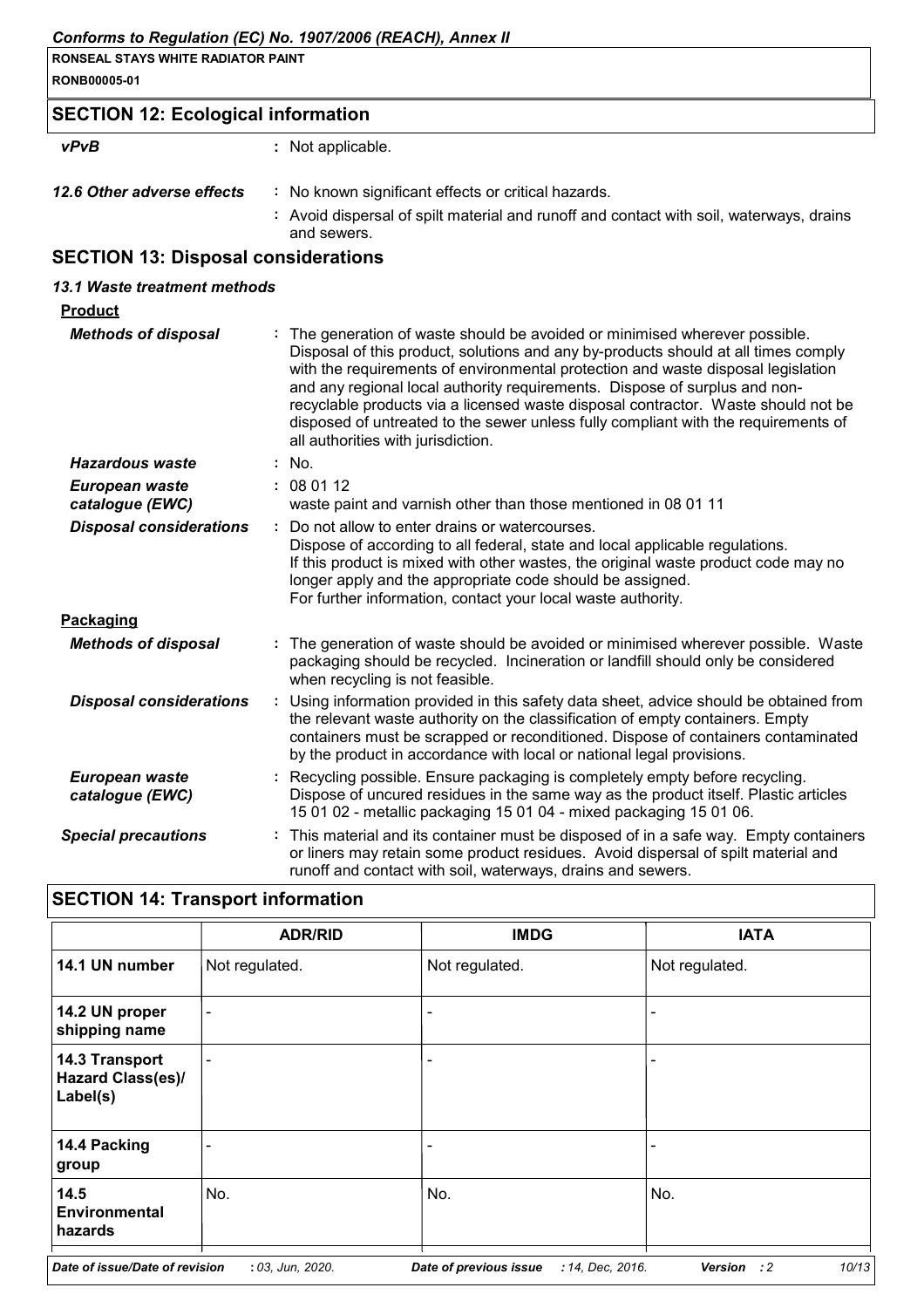#### *Conforms to Regulation (EC) No. 1907/2006 (REACH), Annex II*

| <b>RONSEAL STAYS WHITE RADIATOR PAINT</b><br><b>RONB00005-01</b> |                                          |  |
|------------------------------------------------------------------|------------------------------------------|--|
|                                                                  | <b>SECTION 14: Transport information</b> |  |
| <b>Additional</b><br><b>Information</b>                          |                                          |  |

*This mixture is not classified as dangerous according to international transport regulations (ADR/RID, IMDG, ICAO/IATA).*

14.6 Special precautions for : Transport within user's premises: always transport in closed containers that are *user* upright and secure. Ensure that persons transporting the product know what to do in the event of an accident or spillage.

| 14.7 Transport in bulk         | : Not applicable. |  |
|--------------------------------|-------------------|--|
| according to Annex II of       |                   |  |
| <b>Marpol and the IBC Code</b> |                   |  |
|                                |                   |  |

*Multi-modal shipping descriptions are provided for informational purposes and do not consider container sizes. The presence of a shipping description for a particular mode of transport (sea, air, etc.), does not indicate that the product is packaged suitably for that mode of transport. All packaging must be reviewed for suitability prior to shipment, and compliance with the applicable regulations is the sole responsibility of the person offering the product for transport. People loading and unloading dangerous goods must be trained on all of the risks deriving from the substances and on all actions in case of emergency situations.*

### **SECTION 15: Regulatory information**

*15.1 Safety, health and environmental regulations/legislation specific for the substance or mixture* **EU Regulation (EC) No. 1907/2006 (REACH)**

**Annex XVII - Restrictions : Not applicable.** *on the manufacture, placing on the market and use of certain dangerous substances, mixtures and articles*

#### **Other EU regulations**

#### **Seveso Directive**

This product is not controlled under the Seveso Directive.

|  | <b>Status</b> |
|--|---------------|
|  | <b>Status</b> |
|  | <b>Status</b> |
|  | <b>Status</b> |
|  | <b>Status</b> |
|  |               |

#### *15.2 Chemical safety assessment*

**:** No Chemical Safety Assessment has been carried out.

|  | <b>SECTION 16: Other information</b> |  |
|--|--------------------------------------|--|
|  |                                      |  |

|                                      | $\mathcal V$ Indicates information that has changed from previously issued version.                                                                                                                                                                                                                                                                                                                                                                |
|--------------------------------------|----------------------------------------------------------------------------------------------------------------------------------------------------------------------------------------------------------------------------------------------------------------------------------------------------------------------------------------------------------------------------------------------------------------------------------------------------|
| <b>Abbreviations and</b><br>acronyms | $:$ ATE = Acute Toxicity Estimate<br>CLP = Classification, Labelling and Packaging Regulation [Regulation (EC) No.<br>1272/2008]<br>DMEL = Derived Minimal Effect Level<br>DNEL = Derived No Effect Level<br>EUH statement = CLP-specific Hazard statement<br>PBT = Persistent, Bioaccumulative and Toxic<br>PNEC = Predicted No Effect Concentration<br><b>RRN = REACH Registration Number</b><br>vPvB = Very Persistent and Very Bioaccumulative |
|                                      |                                                                                                                                                                                                                                                                                                                                                                                                                                                    |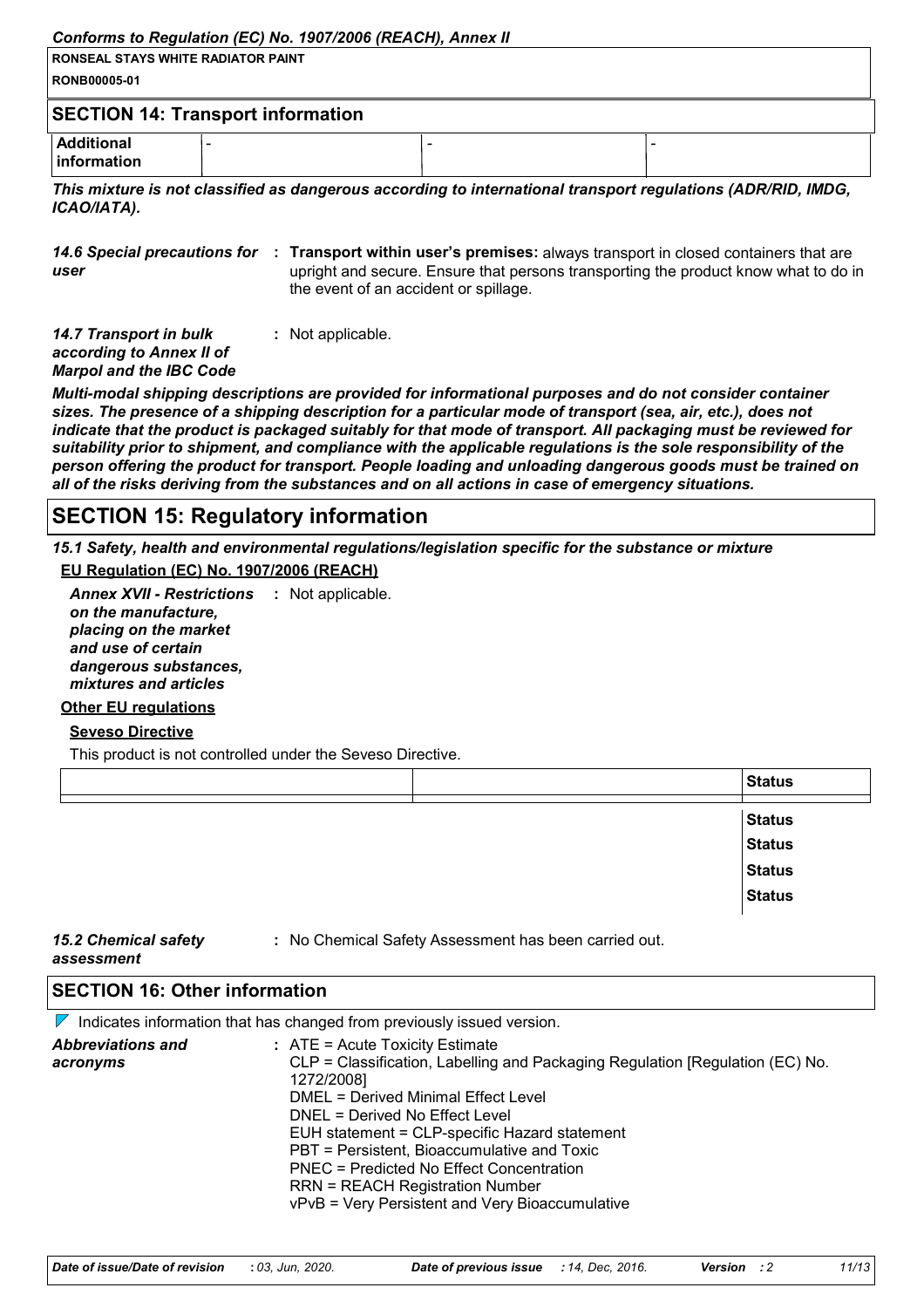**RONB00005-01**

### **SECTION 16: Other information**

| : Regulation (EC) No. 1272/2008 [CLP]                                      |
|----------------------------------------------------------------------------|
| ADR = The European Agreement concerning the International Carriage of      |
| Dangerous Goods by Road                                                    |
| DPD = Dangerous Preparations Directive [1999/45/EC]                        |
| DSD = Dangerous Substances Directive [67/548/EEC]                          |
| IATA = International Air Transport Association                             |
| <b>IMDG = International Maritime Dangerous Goods</b>                       |
| Conforms to Regulation (EC) No. 1907/2006 (REACH), Annex II, as amended by |
| Commission Regulation (EU) 2015/830                                        |
| Directive 2012/18/EU, and relative amendments & additions                  |
| Directive 2008/98/EC, and relative amendments & additions                  |
| Directive 2009/161/EU, and relative amendments & additions                 |
| <b>CEPE Guidelines</b>                                                     |
|                                                                            |

#### **Procedure used to derive the classification according to Regulation (EC) No. 1272/2008 [CLP/GHS]**

| : H301<br>Toxic if swallowed.<br>H302<br>Harmful if swallowed.<br>H310<br>Fatal in contact with skin.<br>H314<br>Causes severe skin burns and eye damage.<br>H315<br>Causes skin irritation.<br>H317<br>May cause an allergic skin reaction.<br>H318<br>Causes serious eye damage.<br>Fatal if inhaled.<br>H330<br>H335<br>May cause respiratory irritation.<br>H400<br>Very toxic to aquatic life.<br>H410<br>Very toxic to aquatic life with long lasting effects.<br>Toxic to aquatic life with long lasting effects.<br>H411<br><b>ACUTE TOXICITY (dermal) - Category 2</b><br>: Acute Tox. 2, H310<br>Acute Tox. 2, H330<br><b>ACUTE TOXICITY (inhalation) - Category 2</b><br><b>ACUTE TOXICITY (oral) - Category 3</b><br>Acute Tox. 3, H301<br><b>ACUTE TOXICITY (oral) - Category 4</b><br>Acute Tox. 4, H302<br>Aquatic Acute 1, H400<br>SHORT-TERM (ACUTE) AQUATIC HAZARD - Category<br>LONG-TERM (CHRONIC) AQUATIC HAZARD -<br>Aquatic Chronic 1, H410<br>Category 1<br>LONG-TERM (CHRONIC) AQUATIC HAZARD -<br>Aquatic Chronic 2, H411<br>Category 2<br><b>EUH071</b><br>Corrosive to the respiratory tract.<br>SERIOUS EYE DAMAGE/EYE IRRITATION - Category 1<br>Eye Dam. 1, H318<br>SKIN CORROSION/IRRITATION - Category 1C<br>Skin Corr. 1C, H314<br>Skin Irrit. 2, H315<br>SKIN CORROSION/IRRITATION - Category 2<br>SKIN SENSITISATION - Category 1<br>Skin Sens. 1, H317<br>Skin Sens. 1A, H317<br>SKIN SENSITISATION - Category 1A<br>SPECIFIC TARGET ORGAN TOXICITY - SINGLE<br><b>STOT SE 3, H335</b><br>EXPOSURE (Respiratory tract irritation) - Category 3<br>$: 03,$ Jun, 2020.<br>$: 03,$ Jun, 2020.<br>: 14, Dec, 2016.<br>: If there is no previous validation date please contact your supplier for more<br>information.<br>: 2 | <b>Classification</b>                            |  | <b>Justification</b> |  |
|---------------------------------------------------------------------------------------------------------------------------------------------------------------------------------------------------------------------------------------------------------------------------------------------------------------------------------------------------------------------------------------------------------------------------------------------------------------------------------------------------------------------------------------------------------------------------------------------------------------------------------------------------------------------------------------------------------------------------------------------------------------------------------------------------------------------------------------------------------------------------------------------------------------------------------------------------------------------------------------------------------------------------------------------------------------------------------------------------------------------------------------------------------------------------------------------------------------------------------------------------------------------------------------------------------------------------------------------------------------------------------------------------------------------------------------------------------------------------------------------------------------------------------------------------------------------------------------------------------------------------------------------------------------------------------------------------------------------------------------------------------------|--------------------------------------------------|--|----------------------|--|
|                                                                                                                                                                                                                                                                                                                                                                                                                                                                                                                                                                                                                                                                                                                                                                                                                                                                                                                                                                                                                                                                                                                                                                                                                                                                                                                                                                                                                                                                                                                                                                                                                                                                                                                                                               | Not classified.                                  |  |                      |  |
|                                                                                                                                                                                                                                                                                                                                                                                                                                                                                                                                                                                                                                                                                                                                                                                                                                                                                                                                                                                                                                                                                                                                                                                                                                                                                                                                                                                                                                                                                                                                                                                                                                                                                                                                                               | <b>Full text of abbreviated H</b><br>statements  |  |                      |  |
|                                                                                                                                                                                                                                                                                                                                                                                                                                                                                                                                                                                                                                                                                                                                                                                                                                                                                                                                                                                                                                                                                                                                                                                                                                                                                                                                                                                                                                                                                                                                                                                                                                                                                                                                                               | <b>Full text of classifications</b><br>[CLP/GHS] |  |                      |  |
|                                                                                                                                                                                                                                                                                                                                                                                                                                                                                                                                                                                                                                                                                                                                                                                                                                                                                                                                                                                                                                                                                                                                                                                                                                                                                                                                                                                                                                                                                                                                                                                                                                                                                                                                                               | <b>Date of printing</b>                          |  |                      |  |
|                                                                                                                                                                                                                                                                                                                                                                                                                                                                                                                                                                                                                                                                                                                                                                                                                                                                                                                                                                                                                                                                                                                                                                                                                                                                                                                                                                                                                                                                                                                                                                                                                                                                                                                                                               | Date of issue/Date of<br>revision                |  |                      |  |
|                                                                                                                                                                                                                                                                                                                                                                                                                                                                                                                                                                                                                                                                                                                                                                                                                                                                                                                                                                                                                                                                                                                                                                                                                                                                                                                                                                                                                                                                                                                                                                                                                                                                                                                                                               | Date of previous issue                           |  |                      |  |
|                                                                                                                                                                                                                                                                                                                                                                                                                                                                                                                                                                                                                                                                                                                                                                                                                                                                                                                                                                                                                                                                                                                                                                                                                                                                                                                                                                                                                                                                                                                                                                                                                                                                                                                                                               |                                                  |  |                      |  |
|                                                                                                                                                                                                                                                                                                                                                                                                                                                                                                                                                                                                                                                                                                                                                                                                                                                                                                                                                                                                                                                                                                                                                                                                                                                                                                                                                                                                                                                                                                                                                                                                                                                                                                                                                               | <b>Version</b>                                   |  |                      |  |
|                                                                                                                                                                                                                                                                                                                                                                                                                                                                                                                                                                                                                                                                                                                                                                                                                                                                                                                                                                                                                                                                                                                                                                                                                                                                                                                                                                                                                                                                                                                                                                                                                                                                                                                                                               | <b>Notice to reader</b>                          |  |                      |  |